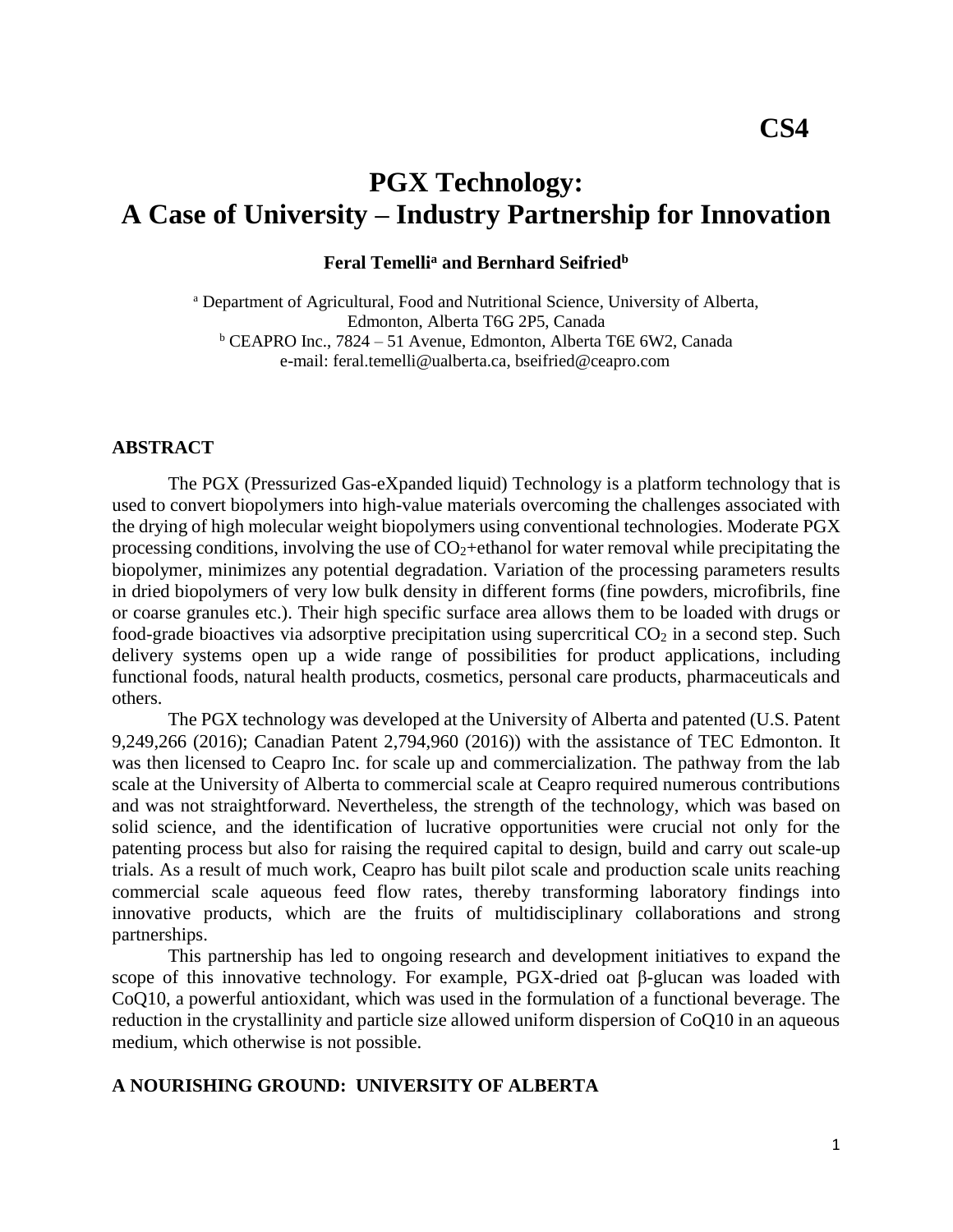The supercritical fluid technology research program of F. Temelli at the University of Alberta focuses on the value-added processing of Canada's agricultural resources, specifically lipids and bioactive components with health benefits. Her program targets the use of supercritical carbon dioxide (SC-CO2) technology, involving various unit operations, including extraction, fractionation, reactions, membrane separation and particle formation techniques with the goal of novel process development based on a solid understanding of fundamentals. The fundamental aspects deal with solubility behavior, and transport and physical properties under supercritical conditions. This involves the study of diffusivity, density, viscosity, melting point, interfacial tension and contact angle. Such properties are challenging to measure but essential for process and equipment design while enhancing our understanding of these systems. The core funding for this program is provided by the Natural Sciences and Engineering Research Council of Canada (NSERC), thanks to their Discovery Grants program, which is leveraged from other sources on specific applications. Having the flexibility of the Discovery Grant gives F. Temelli the opportunity to explore new ideas.

Another aspect of F. Temelli's research program focuses on grain fractionation with the goal of value-added processing of grains grown in Alberta. Fractionation of lipid, protein, starch and fiber components of cereals and pulses using dry and wet separation techniques, detailed characterization of the fractions obtained and developing product applications have been ongoing for more than two decades thanks to the funding support of provincial and producer organizations. A major focus of this program has been β-glucan isolated from oat and barley. β-Glucan is a soluble fibre component with health claims approved in many jurisdictions in the world indicating that it may reduce the risk of heart disease by lowering blood cholesterol.

 B. Seifried completed his PhD program under the NSERC-Discovery Grant program of F. Temelli in 2010 [1] and was also funded by a scholarship provided by Alberta Ingenuity. Following his initial work on the determination of the physical properties of fish oil-saturated with CO2, specifically density, viscosity and interfacial tension, the goal for the next step was encapsulation of fish oil using supercritical technology. Having purified fractions of β-glucan available in the lab from the grain fractionation project was beneficial to target it as a coating or carrier material. Initial attempts at different approaches to encapsulation were not successful but led the way to the modification of objectives. Having the broad multidisciplinary expertise and the flexibility in funding allowed us to focus on new opportunities. This led to the development of a two-step approach, where a biopolymer can be dried into nano-structured morphologies using the gas-expanded liquid mixture of water-ethanol- $CO<sub>2</sub>$  in the first step, which can then be loaded with a bioactive in the second step. This new processing approach was successfully demonstrated for the case of β-glucan and gum arabic, and using fish oil and β-carotene as the bioactives.

Recognizing the potential of this new approach and to be able to move beyond a PhD thesis, it was necessary to ensure protection of intellectual property (IP) rights. Thus, a Report of Invention was filed with TEC Edmonton (www.tecedmonton.com), which is the commercialization arm of the University of Alberta. This was done just before B. Seifried's PhD thesis defense, which was attended by a Ceapro representative who immediately saw the potential of the technology and enticed B. Seifried to join Ceapro. A provisional patent application was filed on April 1, 2010, which was followed by a PCT application on April 1, 2011. From then on, additional work was conducted to gather the required funds to deal with the legal issues and to justify claims. All this work, along with support from Ceapro, led to the issuance of the Canadian [2] and USA [3] patents in 2016.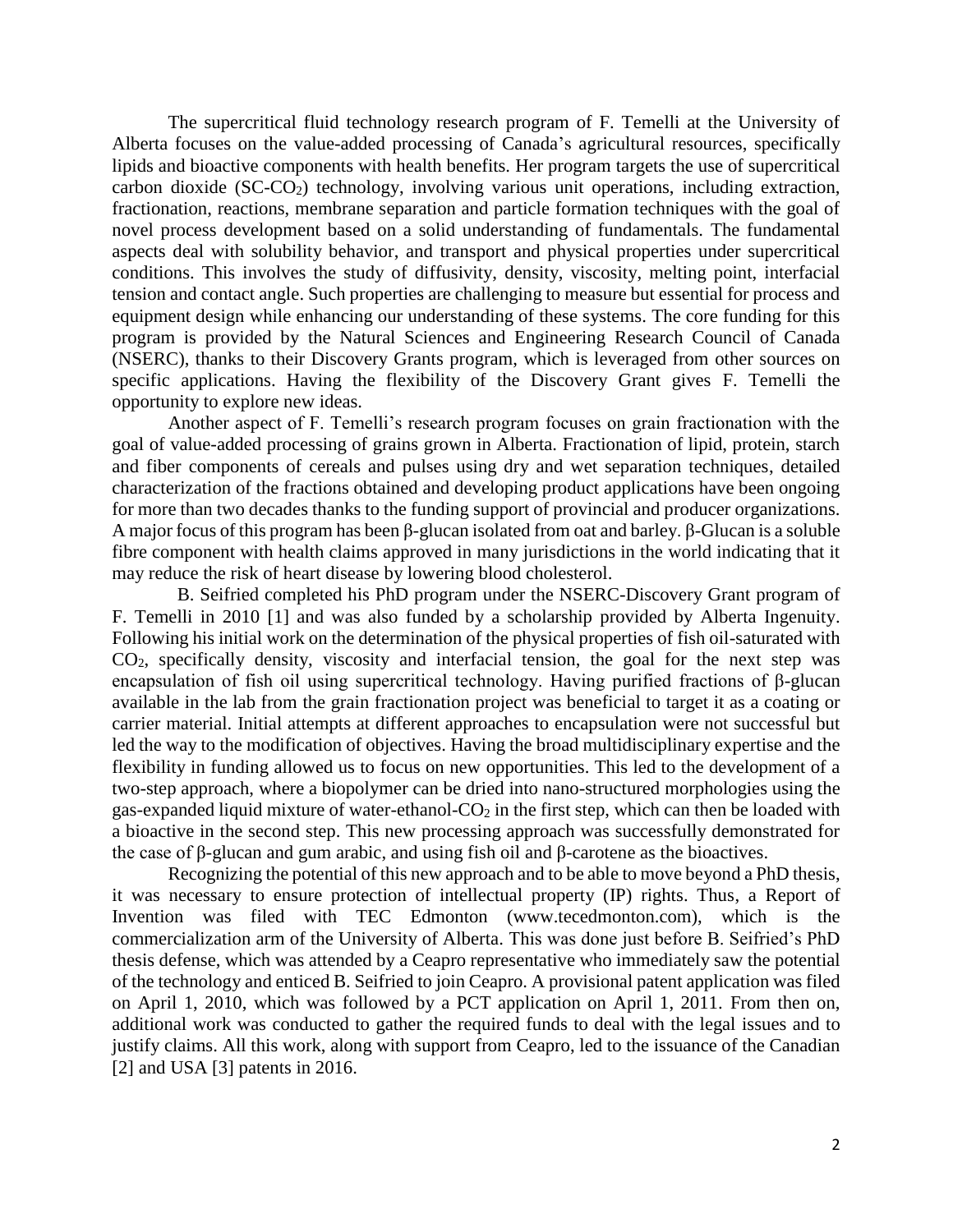#### **A SUPPORTIVE ENVIRONMENT: SCALE-UP AND DEVELOPMENT AT CEAPRO**

In 2010, B. Seifried joined Ceapro Inc. (www.ceapro.com) in Edmonton with financial support for the first two years by an R&D Industry Associateship from Alberta Innovates Technology Futures (AITF). Ceapro is a biotechnology company focusing on the extraction of active compounds from natural sources and their utilization in innovative ingredients for the personal care and healthcare industries. One of the key bioactives driving Ceapro's business is βglucan isolated from oats. The top management at Ceapro had very early on realized the great potential of this innovative technology, not only for their in-house bioactives but also for others. Therefore, in 2010, discussions were initiated between Ceapro and TEC Edmonton for the transfer of the biopolymer drying and impregnation technology to Ceapro. A licensing agreement was signed in May 2014, which was later amended in February 2015. This agreement gives Ceapro the exclusive rights for scale up and commercialization. The technology is now trademarked by Ceapro as the 'PGX Technology' identifying the use of 'Pressurized Gas eXpanded liquids' for drying of high molecular weight polymers.

As outlined below, numerous milestones and essential developments were achieved from 2010 to 2018. Indeed, during this time the PGX Technology was developed from lab-scale to pilot scale and production scale at Ceapro. Those steps included a wide range of activities such as designing and testing multiple nozzle prototypes and various other custom built components to scale-up the PGX equipment, reaching commercial scale aqueous feed flow rates, and at the same time preparation of numerous biopolymer samples, presentations at many conferences to network and look for potential partners in both academia and industry for application development, transforming laboratory findings into innovative commercial products.

When B. Seifried joined Ceapro in late 2010, Ceapro already had an R&D program and projects focusing on supercritical fluid extraction of bioactives, initiated by Paul Moquin, also a former PhD graduate of F. Temelli. The existing supercritical equipment available at Ceapro was modified and extended at that time by B. Seifried to further develop the PGX Technology at the lab scale. This system allowed B. Seifried to test many biopolymer samples. Further scale-up to pilot scale was partly funded by Canadian Agricultural Adaptation Program (CAAP), the Prairie Oat Growers Association (POGA) and the PEI Product Development Assistance. All this funding facilitated the research collaboration Ceapro established with the BioFoodTech Center in Prince Edward Island (PEI), where a larger scale pilot plant (2x12 L, Thar) for supercritical fluid extraction was accessible, allowing to scale-up and generate larger quantities of β-glucan samples for product development. In the years 2011 and 2012, with Ceapro's support, B. Seifried transformed the existing pilot scale extraction equipment at the BioFoodTech center in PEI into a larger PGX pilot system by the addition of pumps and auxiliary equipment to optimize various process conditions and test prototypes of custom designed nozzles and baskets. Furthermore, in 2012, the scale-up reached a level, which made possible the generation of several kilograms of PGX-processed β-glucan samples on that modified pilot skid in PEI. In 2012, with further scaleup in mind, Ceapro initiated a collaboration with CF Technologies Inc in Boston, MA, USA, a company specializing in development and manufacturing of custom-built supercritical fluid equipment. In collaboration with CF Technologies, further scale-up, focusing on equipment modifications and refined nozzle design was carried out on custom-built equipment in PEI and Boston with the aim to increase flow rates of the PGX process to commercial scale. Numerous prototypes and test trials were performed in the years 2012 to 2015 by fine-tuning processing conditions, nozzle and basket design.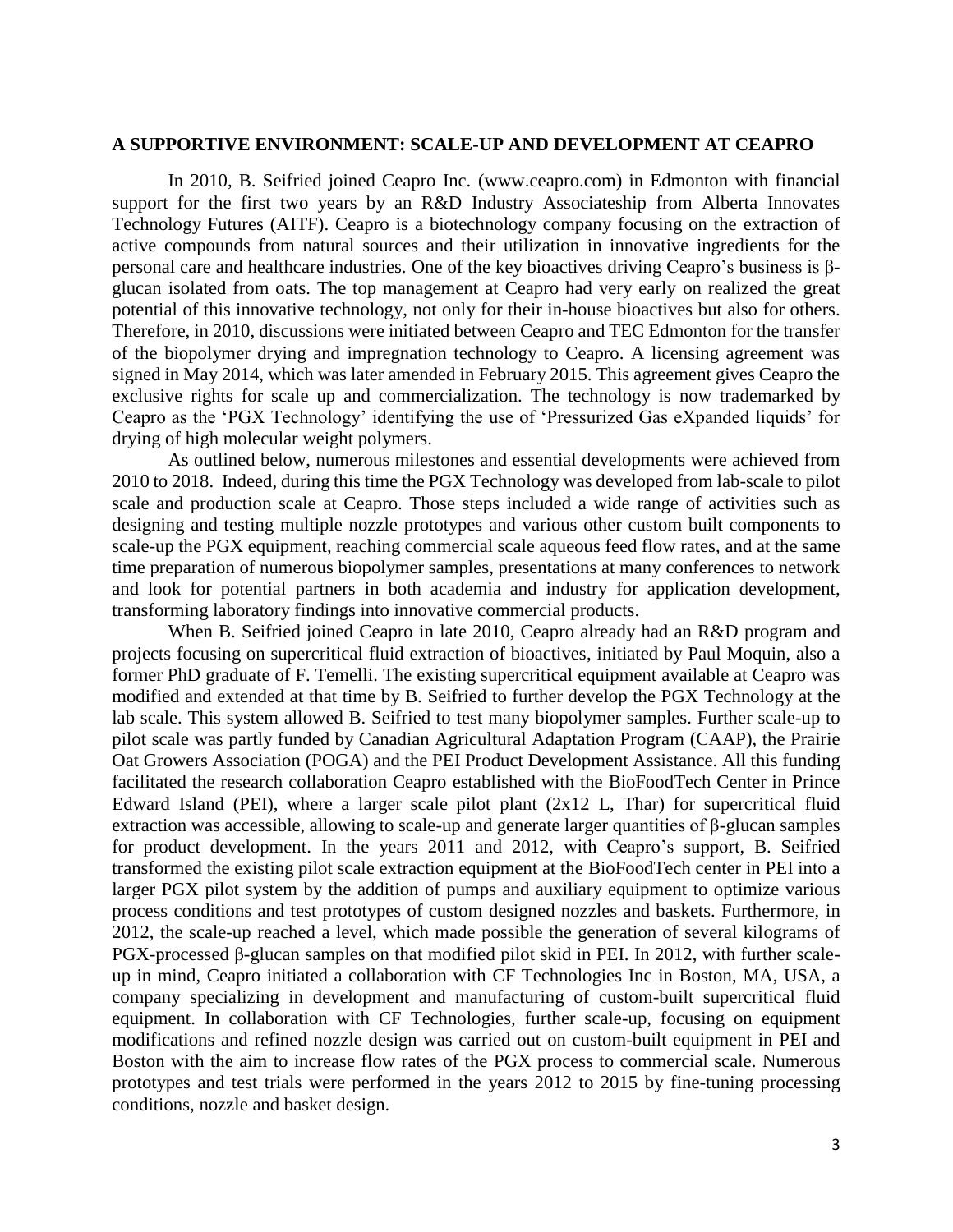In parallel to the equipment and process scale-up work, Ceapro tested PGX Technology on the lab scale on numerous well known biopolymers (starch, pectin, alginates, chitosan, nanocrystalline cellulose (CNC), etc.) and proprietary polymers from Canadian, international and multinational companies. Furthermore, in 2014, Ceapro financed and worked in collaboration with the Massachusetts Institute of Technology (MIT) and CF Technologies in Boston on an initial pilot study on the impregnation (adsorptive precipitation) of CoQ10 onto PGX-dried β-glucan. In 2014, funded by Alberta Innovates Bio Solutions (AI Bio) under the Food Innovation program, Ceapro initiated a collaborative research project with F. Temelli at the University of Alberta focusing on the development of a functional food ingredient, namely CoQ10 impregnated onto β-glucan, which resulted in the detailed characterization of the ingredient and formulation of a functional energy drink. Since the initial MIT study delivered promising results, it was therefore continued by a second study in 2015 at the MIT, where the scope was extended to impregnate CoQ10 onto PGXdried β-glucan, starch, and pectin, as well as initial trials for impregnation of various APIs onto PGX generated biopolymer matrices in collaboration with CF Technologies in Boston. Furthermore in 2015, Ceapro purchased a used pilot plant for supercritical fluid extraction (UHDE, Germany), which has been modified and adapted to run further tests for scale-up and process optimization of the PGX Technology in Boston. As well, in 2015, Ceapro received a generous funding contribution of \$800,000 from AI Bio towards the commercialization and scale-up of the PGX Technology, which aimed at building a demonstration plant at Ceapro Inc. capable of processing at commercial flow rates. Furthermore in 2015, Ceapro received financial support from the National Research Council (NRC) through its Industrial Research Assistance Program (IRAP) to support salaries of engineers and researchers that joined Ceapro in the years 2015 and 2016 for building a PGX team at Ceapro dedicated to the design and building of a PGX demo plant for processing a wide range of biopolymer feedstock.

# **A STRONG VARIETY: PGX TECHNOLOGY PLATFORM AND MULTIDISCIPLINARY COLLABORATIONS**

The PGX Technology is a platform technology that can achieve different functions while converting common low-cost biopolymers into high-value materials. In particular, high molecular weight biopolymers dispersed in water, forming highly viscous solutions can be dried, which is challenging to do using conventional technologies. In this process, the aqueous biopolymer dispersion is pumped into a high pressure vessel through a co-axial nozzle together with  $CO<sub>2</sub> +ethanol$ . The conditions are selected such that the mixing occurs in the single liquid phase region of the ternary phase diagram of the water-ethanol- $CO<sub>2</sub>$  system. The use of  $CO<sub>2</sub>$ +ethanol under moderate pressure and temperature conditions allows removal of water while acting as an anti-solvent to precipitate the biopolymer and avoiding any degradation. The process conditions allow water removal at single phase conditions, leading to vanishing interfacial tension, thereby, avoiding agglomeration due to capillary forces. The dried biopolymer is collected in the collection vessel after passing pure  $CO<sub>2</sub>$  to remove any residual ethanol. The particles have a very low bulk density and their nano-scale morphology ranges from fine powders, microfibrils, to fine or coarse granules and others, depending on the properties of the biopolymer and the processing parameters employed. For example, gum arabic formed spherical and amorphous particles while β-glucan resulted in fibrils and sheet-like structures [1]. The dried biopolymer particles have a high surface area, which allows them to be loaded with drugs or food-grade bioactives via adsorptive precipitation [4] using supercritical  $CO<sub>2</sub>$  in a second step.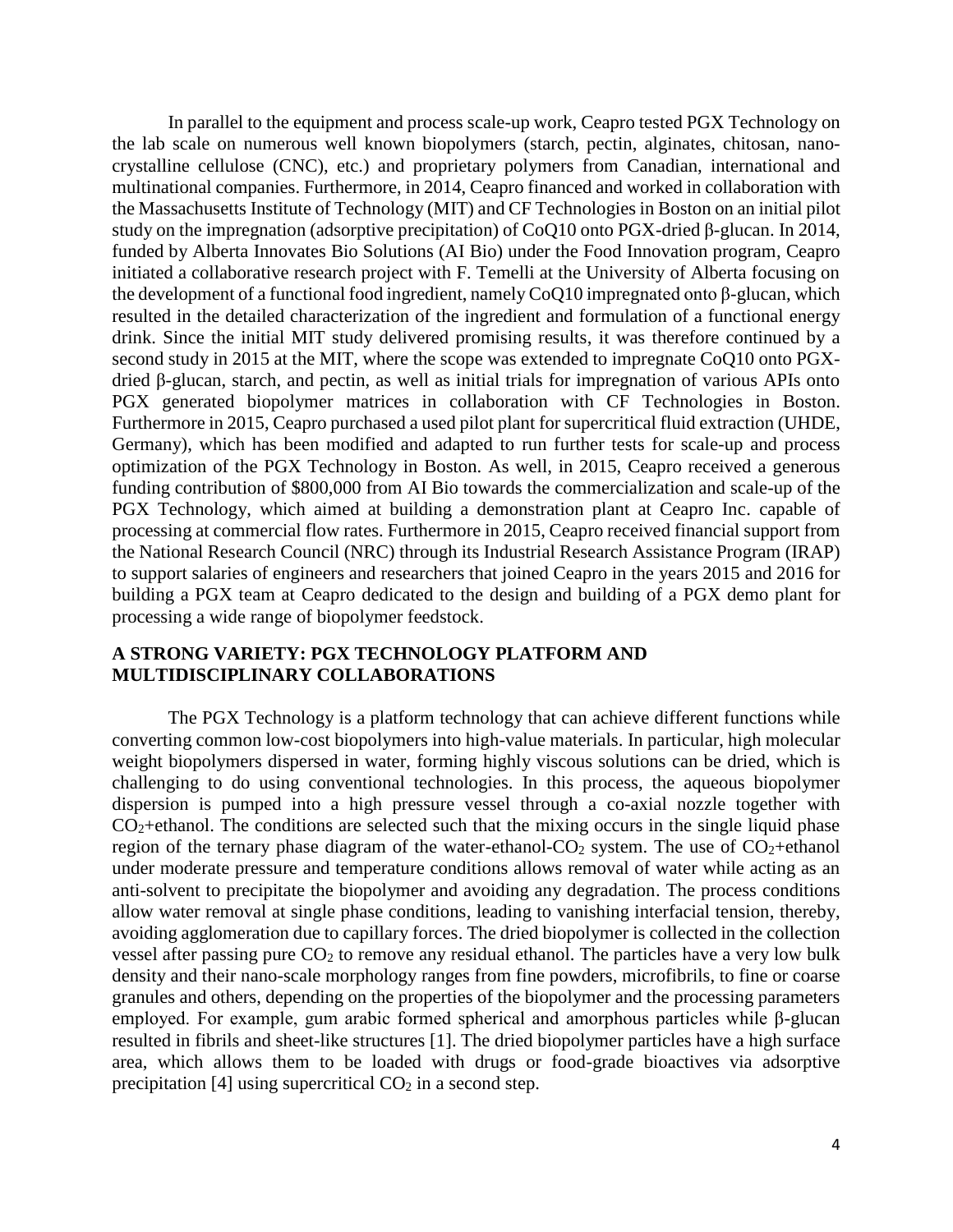Since 2010, Ceapro has been engaged in many research collaborations for developing the PGX Technology, starting with the scale-up at the BioFoodTech Center in PEI to transition from lab to pilot scale on a modified supercritical fluid extraction skid, followed by extensive scale-up and process optimization trials with an industrial partner (CF Technologies in Boston), along with collaborative research projects, involving academia such as MIT in Boston. As well, with Ceapro's support and additional research funding provided by the provincial and federal funding programs, it was possible to further scale-up and engage in many collaborations for applications development of the fine-structured biopolymer materials generated by the PGX Technology.

In that context, the first key research project initiated in 2014, based on the initial trials at the MIT, built on the existing partnership and close relationship between the University of Alberta and Ceapro and has triggered further research activities and projects at the University of Alberta, aiming to expand the scope of this innovative technology. For example, PGX-dried oat β-glucan was loaded with CoQ10, a powerful antioxidant, and a loading level as high as 18% (w/w) was achieved at 45 min recirculation time and a depressurization rate of 13 MPa/min [5]. Detailed characterization of the CoQ10-loaded β-glucan demonstrated the reduction in the crystallinity and particle size of CoQ10, which was uniformly distributed on the delicate fibrous structure of βglucan [6]. This morphology allowed uniform dispersion of CoQ10 in an aqueous medium, which otherwise is not possible and led to the formulation of a functional beverage [7]. Continued research activity at the University of Alberta with funding from the Collaborative Research and Development Program of NSERC and Ceapro is focusing on various biopolymers and their loading with different bioactives for functional food ingredients, nutraceuticals and cosmeceuticals. The findings will contribute to our understanding of the behavior of different biopolymers under PGX conditions and their interactions with bioactives as well as the relationship between the processing parameters and the properties/functionality of the powders obtained.

Furthermore, since 2016 Ceapro has ongoing research collaboration with the Department of Chemical Engineering at McMaster University funded by an NSERC Strategic Grant, working closely with Professors Todd Hoare and David Latulippe on the development of highly tune-able porous biopolymer and smart polymer scaffolds, as well as drug delivery and purification applications. In 2016, Ceapro received NSERC Engage support for a project, focusing on the generation of cross-linked CNC aerogels utilizing PGX Technology for applications in bone-tissue scaffolding, working with Professor Emily Cranston at the Department of Materials Science and Engineering at McMaster University [8]. In addition to the application development of numerous PGX-processed polymers, Ceapro started a research project in 2016 funded by the German Canadian Center for Innovation and Research (GCCIR) in collaboration with two German Fraunhofer Institutes (IKTS and IAP) and one SME specializing in membrane processing equipment (A. Junghans, Frankenberg, Germany) with the aim to develop novel polymeric and inorganic membranes for the purification and dehydration of ethanol, which is utilized in the PGX process. Due to the existing expertise with polymeric membranes under supercritical fluid conditions, this membrane research project also involves F. Temelli and her group at the University of Alberta specifically for membrane testing and characterization. The development of novel membranes can lead to improvements of the PGX Technology at commercial scale as well as other new process developments and research projects.

The ongoing collaborations and research activities between Ceapro, various Universities, research institutes and industrial partners, connecting the expertise from multiple disciplines and even beyond national boundaries is key in advancing the process and application development for PGX Technology. Novel delivery systems for bioactives open up a wide range of possibilities for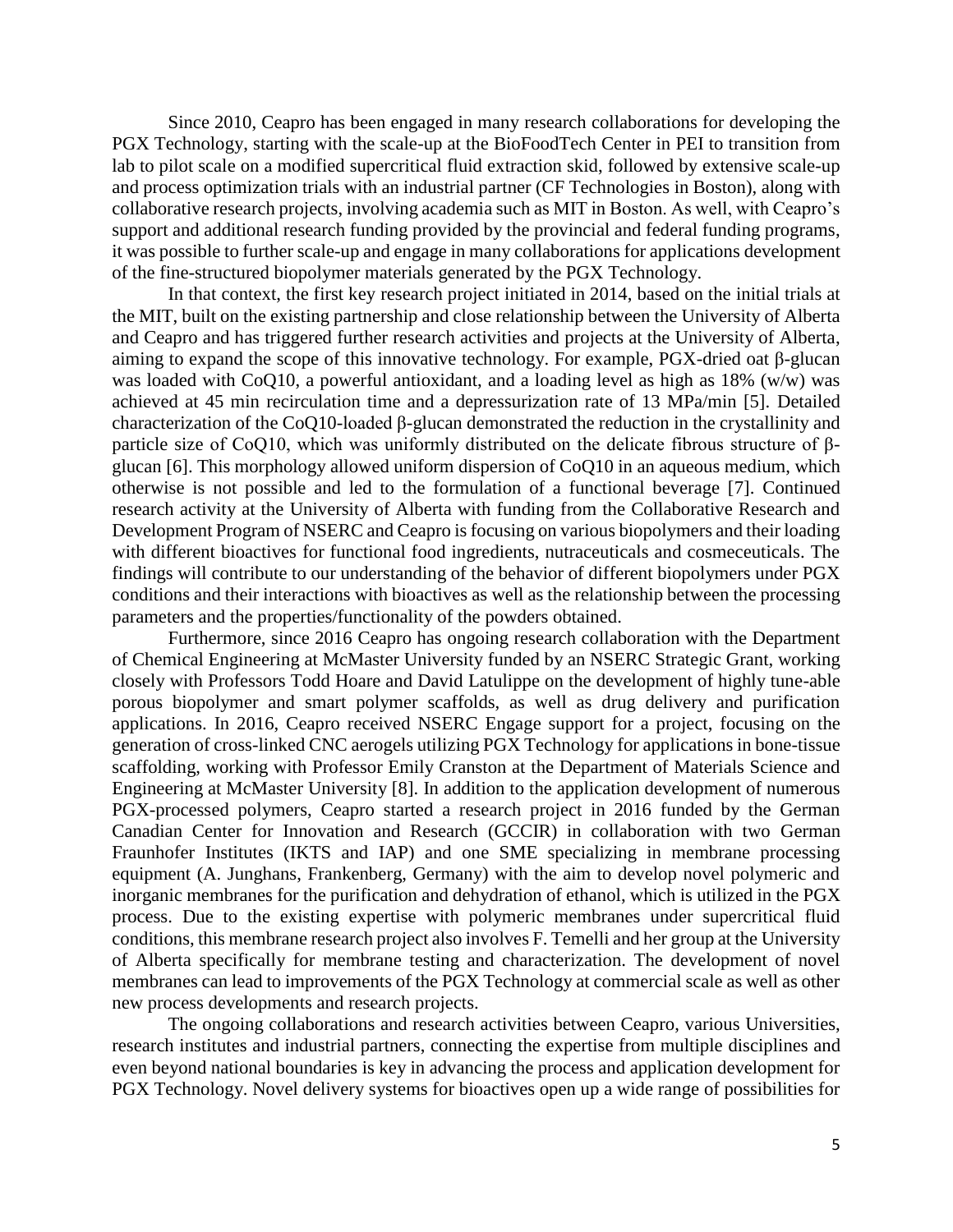product applications, including functional foods, natural health products, cosmetics, personal care products, pharmaceuticals and others. Furthermore, the development of exfoliated nanocomposites, cross-linked aerogels using multiple biopolymers and implementing other components can facilitate applications, ranging from wound-healing and bone tissue scaffolds, adsorption materials, 3D printing and supercapacitors, which could benefit from the plethora of unique nano-scale morphologies generated by PGX Technology. The numerous collaborations across multiple disciplines are key in cross-pollination of ideas driving innovation, which will lead to the development of novel ingredients, materials and processes for a wide variety of applications.

## **A FRUITFUL OUTLOOK**

The key factors for success to transform a novel idea into a commercial success are comparable to those growing an apple tree from seed to harvest, which requires for seeding a great idea, a solid nourishing ground, a healthy supportive environment and a strong variety of collaborations that with the help of many skilled people along with patience and time will lead to a fruitful outlook. In the case of PGX Technology, we have been fortunate in all of the above key factors: A **nourishing ground**, in the form of the long-standing expertise at the University of Alberta on grain fractionation and supercritical fluid technologies. The supercritical technology program funding provides flexibility to explore new approaches. As well, the program leader allows new ideas to flourish. The above conditions were essential for the novel ideas to prosper and thrive in an academic environment leading to the development of the PGX Technology. For the transition from academia to industry, the support systems, such as TEC Edmonton must be in place to assist researchers in terms of intellectual property protection, legal agreements and technology transfer. Furthermore, a healthy **supporting environment** must be available in the form of a supportive industry partner such as Ceapro Inc. and all funding agencies, which are required to successfully transition a lab-scale technology or idea into a commercial scale opportunity. This transition also requires foresight and additional effort, endurance and courage by both the industrial partner and inventors. It takes entrepreneurial spirit, networking and presentation skills to find suitable industrial partners and collaborators along with the necessary financial support to de-risk the technology transfer, scale-up and commercialization. Financial support is needed at all stages of such technology development and transfer from academia to industry to enable continued research and development. The financial support is more accessible with "a **strong variety**" **of collaborations**, having strong partners and dealing with a versatile platform technology, such as the PGX Technology with its strong fundamentals that is likely to succeed and become applicable in a multitude of industries and applications. Finally, and most importantly, it is the "busy bees" or **many people involved** that turn ideas into action and make it all happen. Numerous collaborations across disciplines are best for cross-pollination of new ideas and driving innovation. In this case, success is possible thanks to the incredible teams of hard working individuals at Ceapro, University of Alberta, McMaster University, BioFoodTech, CF Technologies and within all the organizations who have chosen to invest into the advancement of this technology, covering all aspects from fundamental research to applied research in a multidisciplinary network.

#### **REFERENCES**